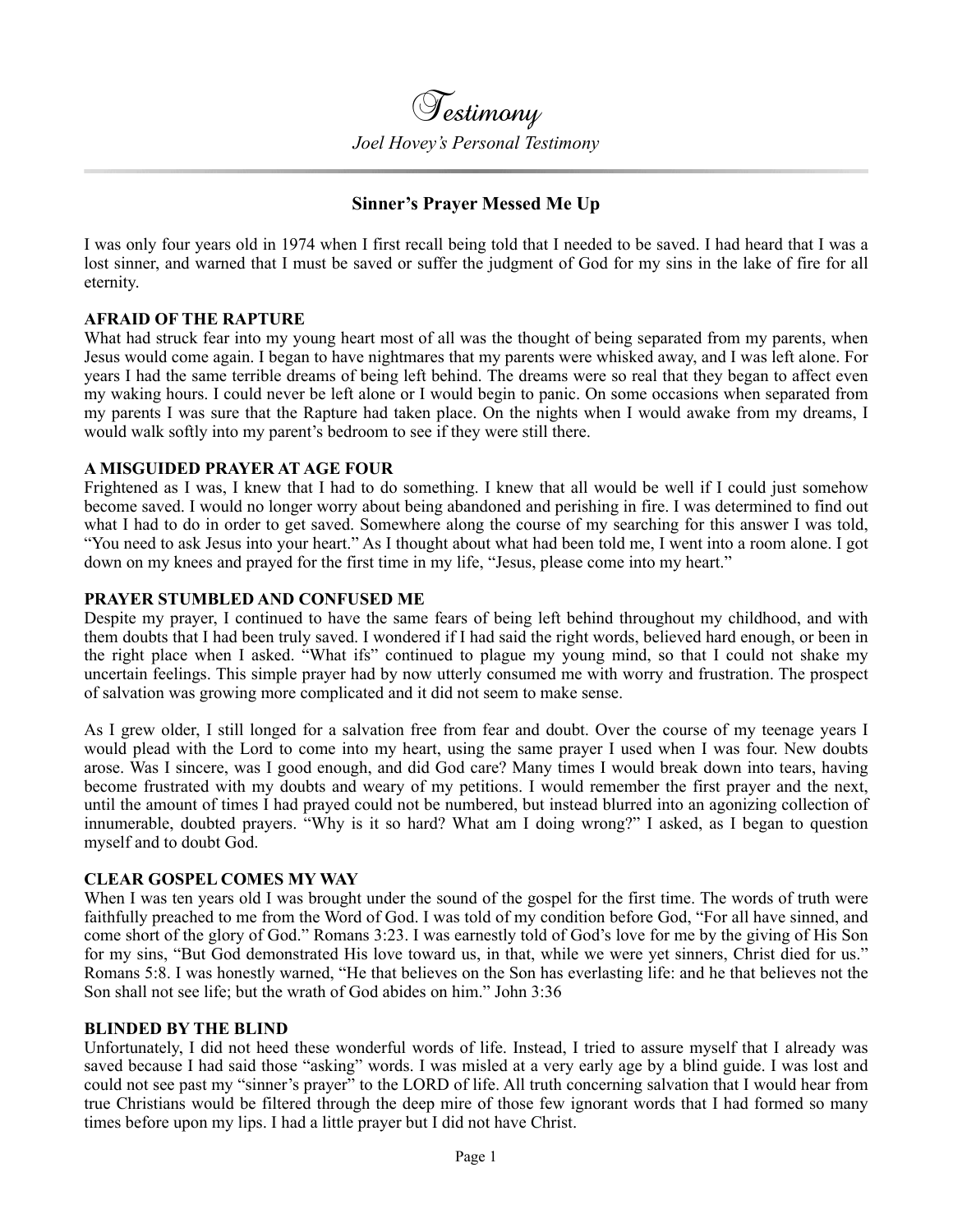## **AT EIGHTEEN A SENSE OF HOPELESSNESS**

By the time I had reached age eighteen, I had come to the point where I tried to push thoughts of God out of my mind. I saw salvation as an agonizing puzzle that I could not put together, so complex was it to me, and so painful to reflect upon. If anyone asked me if I was saved, I answered in the affirmative, but deep down I felt as though I was lying. I began to wonder if others had the same doubts that I had, but I would not dare speak of it to anyone, not even my parents or the people at church. "Maybe I will never be saved," I thought bitterly.

## **A NEW LIFE IN THE NAVY**

Following high school, I enlisted in the Navy. It seemed that all my cares and fears were left far behind as I traveled overseas thousands of miles away from home. I was free, had new friends, a new home, and plenty of adventure to keep me occupied. Life no longer seemed complicated.

From the start I lived each day to its fullest, hung out with the guys, drank, and did whatever it took to have fun. There was an entire world to explore, with endless wonderful adventures. I was blissfully distracted from my soul's terrible fears of a lost and painful eternity.

# **STAYING HIGH BECAME MY LIFE PURPOSE**

After finishing four years of active service, I was far from the former soul-searching child I had once been. Gradually my attitude, language, and appetite for fun had all changed dramatically. My friends, too, had changed, and I no longer enjoyed spending time with the guys, or even going out on dates. I had one purpose in my life – to stay high. My body changed. My clothes no longer fit me as I began to lose many pounds. I could no longer tolerate public places, and stayed home most of the time surrounded by my associates and so called friends. My natural affections that I had once possessed for family and friends were gone. I no longer needed them. I had something else instead – addiction.

## **STILL ALIVE AT 27**

At the age of twenty-seven, I was surprised that I was still alive. My habits had grown more expensive, I was in pursuit of that first-time high feeling. I was living on the verge of catastrophe. I began to get in fights; my life was in a state of perpetual jeopardy because of my declining lifestyle. I could no longer imagine a future for myself and I felt that it was only a matter of time before I would die a young man.

As I contemplated that my days were numbered, I did not want to wait for death. Instead, I wanted to meet death before enduring any more of life's disappointments. I had by now pushed away all who ever cared about me. Those who knew me were afraid to be around me, and I was beginning to become deeply depressed about it. I was helplessly in the grip of my addiction. I could not turn from it. I was controlled by it. I would die by it. My life was spinning fast out of control.

## **LYING FACE DOWN ON DIRTY CARPET**

It was the late morning on sixteenth day of November 1997. I had taken more than my usual amount of drugs the night before. I was lying on the dirty carpet, flat on my belly. I had no more drugs and reality was beginning to take hold of me. With no will to move, I didn't want to face even one more day of life. I wanted to be done with it. Today, I thought, would be a good day to end my pain. It would be so easy. I knew just what to do.

As I lay there trying to put closure to my life, my thoughts were arrested by a thought. "Am I saved?" I groaned inwardly. I could not ignore the fear that was beginning to well up deep within my soul. "Where will I be one moment after death?" My heart began to pound as I realized for me it could only be hell. There was no need to lie to myself any longer. I didn't know what it was to be saved. I was a sinner headed for hell and ultimately the lake of fire. I was lost and perishing. I rolled over onto my back, hot tears springing up. "My sins! Oh, my awful sins!" I yearned to know them forgiven.

## **CRIED OUT TO GOD**

It was when I realized my lost condition and where I was going that I cried out to God, "God, please save me!" As I lay there looking up at the ceiling, I recalled John 3:16, "For God so loved the world, that He gave His only begotten Son, that whosoever believes in Him, should not perish but have everlasting life." There it was! God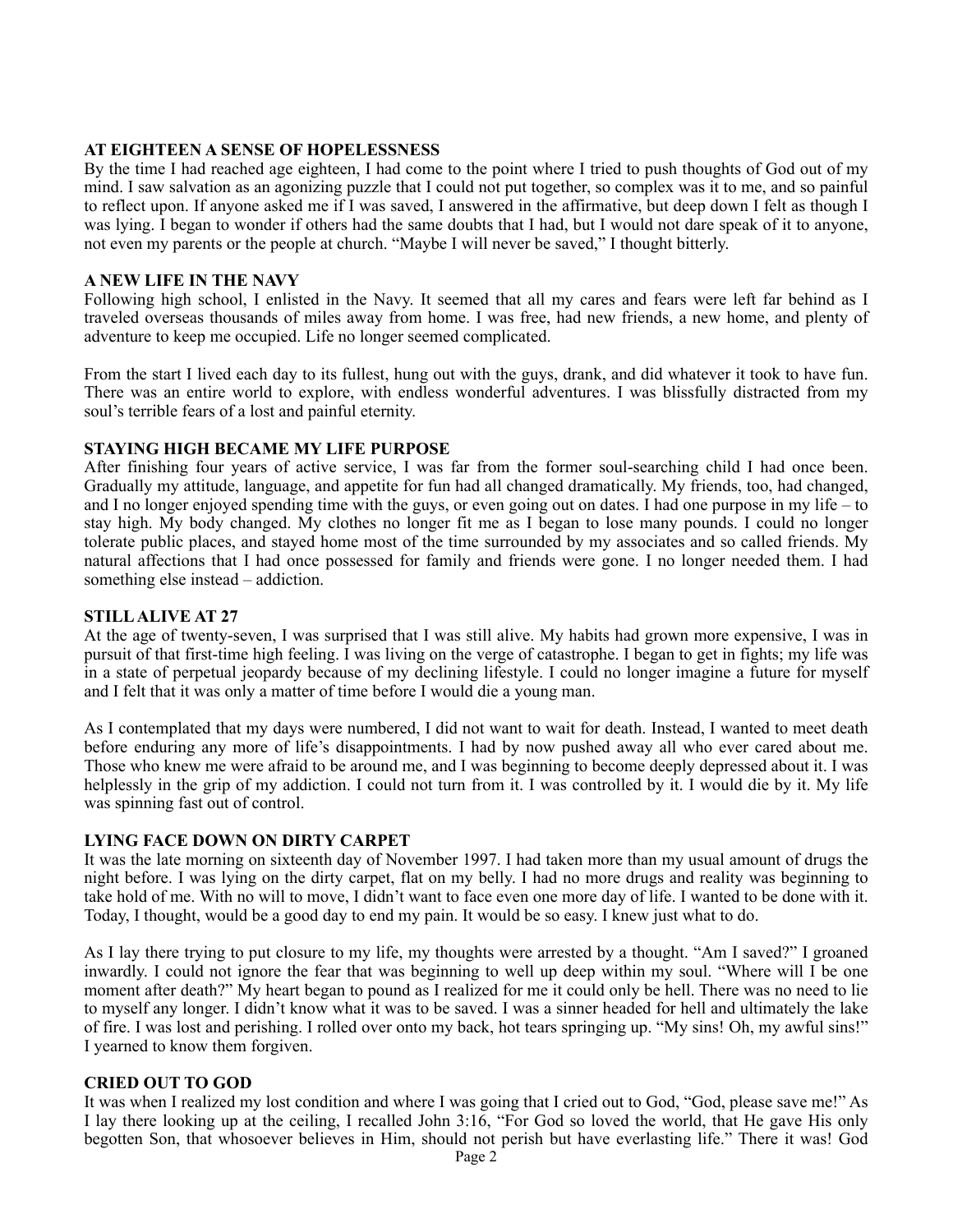loved me so much that He gave His only Son to go to the cross for me! God meant for me to have faith in His Son that I might have what I wanted more than anything at that moment, forgiveness.

There was no more question of "What ifs" in my mind. I simply believed in the Son, and knew from that moment on that it was through Him and in Him, that I had salvation. That morning when I got up off that floor I was a truly happy man, a changed man, a forgiven man. From that day until now I have not touched drugs. God helped me overcome my appetite for all drugs, alcohol, and cigarettes. My new life by grace began, I was born again and my life was irrevocably changed.

God spoke to me that morning through His Word. He answered my earnest cry by revealing to me His dear Son. Today I am reminded of the Apostle Paul's words to Timothy his own son in the faith, "And that from a child you have known the holy scriptures, which are able to make you wise unto salvation through faith which is in Christ Jesus." 2 Timothy 3:15, I had memorized the words of the Lord in John 3:16 from early childhood.

## **A SINNER'S REAL PRAYER**

I know now that it was not possible to be saved through speaking out the vain words of a "sinner's prayer." It is only by believing in the Lord Jesus Christ and not in what I may say or do. I believe with all my heart that God made known to me His provision at just the right time in my life. A time and place not expected, yet a time most wanted, desperately needed, and gladly received. Yes, it was that very moment when I saw myself as God had always seen and known me to be, a powerless, miserable, lost, hell-deserving sinner in need of a Savior, in need of His Son.

How wonderful to know forgiveness, having the eyes of my understanding opened by the light of God's Word that shone the way through the thick darkness where I stood in my sin. Today I have the peace of God which surpasses all understanding rather than fearfully waiting for God's eternal judgment and fiery indignation. I have obtained the promise of everlasting life with the Lord in His glory, instead of the eternal wages of sin by complete separation from God in the Lake of Fire. In the language of the Bible, I have been made a joint heir with Christ in God, having all my sin taken out of the way by faith in him.

## **THE JOY OF GOD'S SALVATION**

The Greatest aspect of my salvation is that which I never even imagined: a Savior in the Glory, with the prints of the nails in His hands and feet, waiting to bring me unto Himself. My new life now has clear meaning, for I am no longer a stranger to God, to be occupied with self and sin. I am now a worshiper of God. This is my eternal joy and high calling.

I am awaiting my Savior's return, when He will change this vile sin-loving flesh into a glorious new body that is made fit to be in His presence. This corruption will take on incorruption; my mortality will take on immortality. It is this sure hope that I await in wonder and expectation, never to wander again in sin, but to bring delight to the One who loved me and gave Himself for me.

I have been brought from a life of slavery to sin by a new and living way. I am no longer my own I am bought with a price, the precious blood of Christ shed on the cross for me. I can find no more pleasure in a life of sin, for each time I do for a moment stray and go my own way I feel alone and far from God.

## **LIVING FOR CHRIST IS MY DESIRE**

I have learned that fulfilling the lusts of the flesh robs me of that precious fellowship I have with God. Each time I have taken my eye as it were from my Savior, I find myself so suddenly far away. Each sin I have committed since being saved has brought me bitter disappointment in myself, as I am aware that I have brought dishonor to my Lord. The Spirit of God that dwells within me urges me to deny myself that I may follow Him. As I wait for my Lord, I enjoy His close presence as I allow Him to lead me. When I make myself available to Him, He works with me to show more of Himself, that my joy may be full. I live by Him, too Him, and through Him. His Word is my guide, full assurance, instruction, and there He speaks to me all His love and will.

"For the wages of sin is death; but the gift of God is eternal life through Jesus Christ our Lord." Romans 6:23. A sinner must believe (have faith) in the Son to receive salvation, to be born again, this time into God's family. "But as many as received Him to them gave He power to become the sons of God" John 1:12.